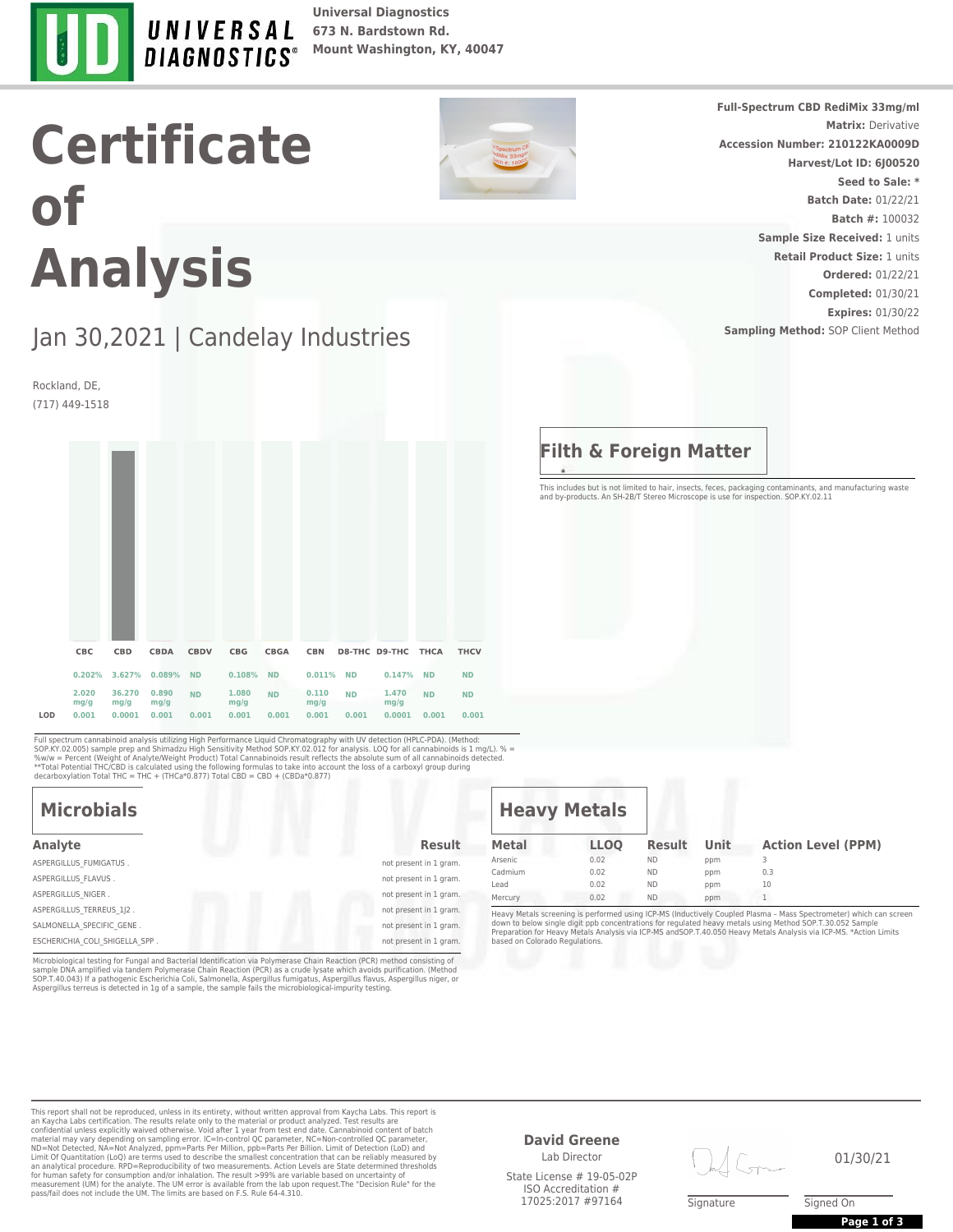

**Universal Diagnostics Mount Washington, KY, 40047 673 N. Bardstown Rd.**

## **Certificate of Analysis**

**Candelay Industries**

Rockland, DE, **Telephone**: (717) 449-1518 **Email**: mhaiges@americanfiber.com



**Sampling Method: SOP Client Method Full-Spectrum CBD RediMix 33mg/ml Sample Size Received:** 1 units **Retail Product Size:** 1 units **Batch #:** 100032 **Expires:** 01/30/22 **Ordered:** 01/22/21 **Matrix:** Derivative **Seed to Sale: \* Completed:** 01/30/21 **Accession Number: 210122KA0009D Batch Date:** 01/22/21 **Harvest/Lot ID: 6J00520**

### **Pesticides**

| <b>Pesticides</b>     | <b>LLOO</b> | <b>Result</b> | <b>Units</b> | <b>Action Level</b> | <b>Pesticides</b>        | <b>LLOQ</b> | <b>Result</b> | <b>Units</b> | <b>Action Level</b> |
|-----------------------|-------------|---------------|--------------|---------------------|--------------------------|-------------|---------------|--------------|---------------------|
| - cis-permethrin      | 0.0041      | <b>ND</b>     | ppm          | 0.4                 | - trans-permethrin       | 0.0118      | <b>ND</b>     | ppm          | 0.4                 |
| <b>ABAMECTIN B1A</b>  | 0.02        | <b>ND</b>     | ppm          | 0.5                 | <b>ACEPHATE</b>          | 0.01        | <b>ND</b>     | ppm          | 0.4                 |
| <b>ACEQUINOCYL</b>    | 0.05        | <b>ND</b>     | ppm          | $\overline{2}$      | <b>ACETAMIPRID</b>       | 0.01        | <b>ND</b>     | ppm          | 0.2                 |
| <b>ALDICARB</b>       | 0.02        | <b>ND</b>     | ppm          | 0.4                 | <b>AZOXYSTROBIN</b><br>٠ | 0.01        | <b>ND</b>     | ppm          | 0.2                 |
| <b>BIFENAZATE</b>     | 0.01        | <b>ND</b>     | ppm          | 0.2                 | <b>BIFENTHRIN</b>        | 0.01        | <b>ND</b>     | ppm          | 0.2                 |
| <b>BOSCALID</b>       | 0.01        | <b>ND</b>     | ppm          | 0.4                 | <b>CARBARYL</b>          | 0.01        | <b>ND</b>     | ppm          | 0.2                 |
| CARBOFURAN            | 0.01        | <b>ND</b>     | ppm          | 0.2                 | CHLORANTRANILIPROLE      | 0.01        | <b>ND</b>     | ppm          | 0.2                 |
| <b>CHLORPYRIFOS</b>   | 0.01        | <b>ND</b>     | ppm          | 0.2                 | <b>CLOFENTEZINE</b>      | 0.01        | <b>ND</b>     | ppm          | 0.2                 |
| <b>COUMAPHOS</b>      | 0.01        | <b>ND</b>     | ppm          | 0.2                 | <b>CYPERMETHRIN</b>      | 0.02        | <b>ND</b>     | ppm          | $\mathbf{1}$        |
| <b>DAMINOZIDE</b>     | 0.02        | <b>ND</b>     | ppm          | 1                   | <b>DIAZANON</b>          | 0.01        | <b>ND</b>     | ppm          | 0.2                 |
| <b>DICHLORVOS</b>     | 0.05        | <b>ND</b>     | ppm          | 0.1                 | <b>DIMETHOATE</b>        | 0.01        | <b>ND</b>     | ppm          | 0.2                 |
| <b>DIMETHOMORPH</b>   | 0.005       | <b>ND</b>     | ppm          | 0.1                 | <b>ETHOPROPHOS</b>       | 0.01        | <b>ND</b>     | ppm          | 0.2                 |
| <b>ETOFENPROX</b>     | 0.01        | <b>ND</b>     | ppm          | 0.4                 | <b>ETOXAZOLE</b>         | 0.01        | <b>ND</b>     | ppm          | 0.2                 |
| <b>FENHEXAMID</b>     | 0.005       | <b>ND</b>     | ppm          | 0.1                 | <b>FENOXYCARB</b>        | 0.01        | <b>ND</b>     | ppm          | 0.2                 |
| <b>FENPYROXIMATE</b>  | 0.01        | <b>ND</b>     | ppm          | 0.4                 | <b>FIPRONIL</b>          | 0.02        | <b>ND</b>     | ppm          | 0.4                 |
| <b>FLONICAMID</b>     | 0.01        | <b>ND</b>     | ppm          | $\mathbf{1}$        | <b>FLUDIOXONIL</b>       | 0.01        | <b>ND</b>     | ppm          | 0.4                 |
| <b>HEXYTHIAZOX</b>    | 0.01        | <b>ND</b>     | ppm          | 1                   | <b>IMAZALIL</b>          | 0.01        | <b>ND</b>     | ppm          | 0.2                 |
| <b>IMIDACLOPRID</b>   | 0.01        | <b>ND</b>     | ppm          | 0.4                 | <b>KRESOXIM-METHYL</b>   | 0.01        | <b>ND</b>     | ppm          | 0.4                 |
| <b>MALATHION</b>      | 0.01        | <b>ND</b>     | ppm          | 0.2                 | METALAXYL                | 0.01        | <b>ND</b>     | ppm          | 0.2                 |
| <b>METHIOCARB</b>     | 0.01        | <b>ND</b>     | ppm          | 0.2                 | <b>METHOMYL</b>          | 0.01        | <b>ND</b>     | ppm          | 0.4                 |
| <b>MEVINPHOS</b>      | 0.01        | <b>ND</b>     | ppm          | 0.1                 | <b>MYCLOBUTANIL</b>      | 0.01        | <b>ND</b>     | ppm          | 0.2                 |
| <b>NALED</b>          | 0.01        | <b>ND</b>     | ppm          | 0.5                 | <b>OXAMYL</b>            | 0.01        | <b>ND</b>     | ppm          |                     |
| <b>PACLOBUTRAZOL</b>  | 0.01        | <b>ND</b>     | ppm          | 0.4                 | PERMETHRINS (sum)        | 0.05        | <b>ND</b>     | ppm          | 1                   |
| <b>PHOSMET</b>        | 0.01        | <b>ND</b>     | ppm          | 0.2                 | PIPERONYL BUTOXIDE       | 0.01        | <b>ND</b>     | ppm          | $\overline{2}$      |
| <b>PRALLETHRIN</b>    | 0.05        | <b>ND</b>     | ppm          | 0.2                 | <b>PROPICONAZOLE</b>     | 0.01        | <b>ND</b>     | ppm          | 0.4                 |
| <b>PROPOXUR</b>       | 0.01        | <b>ND</b>     | ppm          | 0.2                 | <b>PYRETHRIN I</b>       | 0.01        | <b>ND</b>     | ppm          | $\mathbf{1}$        |
| <b>PYRIDABEN</b>      | 0.01        | <b>ND</b>     | ppm          | 0.2                 | <b>SPINETORAM</b>        | 0.01        | <b>ND</b>     | ppm          | 0.5                 |
| SPINOSAD (SPINOSYN A) | 0.01        | <b>ND</b>     | ppm          | 0.2                 | SPINOSAD (SPINOSYN D)    | 0.01        | <b>ND</b>     | ppm          | 0.2                 |
| <b>SPIROMESIFEN</b>   | 0.01        | <b>ND</b>     | ppm          | 0.2                 | SPIROTETRAMAT            | 0.02        | <b>ND</b>     | ppm          | 0.2                 |
| SPIROXAMINE           | 0.01        | <b>ND</b>     | ppm          | 0.2                 | <b>TEBUCONAZOLE</b>      | 0.01        | <b>ND</b>     | ppm          | 0.4                 |
| THIACLOPRID           | 0.01        | <b>ND</b>     | ppm          | 0.2                 | ΤΗΙΑΜΕΤΗΟΧΑΜ             | 0.01        | <b>ND</b>     | ppm          | 0.2                 |
| Trifloxystrobin       | 0.01        | <b>ND</b>     | ppm          | 0.2                 |                          |             |               |              |                     |

Pesticide screen is performed using LC-MS which can screen down to below single digit ppb concentrations for regulated Pesticides. Currently we analyze for 57 Pesticides. (Method: SOP.T.30.060 Sample Preparation for Pestic

| <b>Mycotoxins</b>   |             |               |              |                           |                     |             |               |              |                           |
|---------------------|-------------|---------------|--------------|---------------------------|---------------------|-------------|---------------|--------------|---------------------------|
| Analyte             | <b>LLOO</b> | <b>Result</b> | <b>Units</b> | <b>Action Level (PPM)</b> | Analyte             | <b>LLOO</b> | <b>Result</b> | <b>Units</b> | <b>Action Level (PPM)</b> |
| <b>Aflatoxin B1</b> | 0.001       | <b>ND</b>     | ppm          | 0.2                       | <b>Aflatoxin B2</b> | 0.001       | <b>ND</b>     | ppm          | 0.2                       |
| Aflatoxin G1        | 0.001       | <b>ND</b>     | ppm          | 0.2                       | <b>Aflatoxin G2</b> | 0.001       | <b>ND</b>     | ppm          | 0.2                       |
| Ocratoxin A+        | 0.001       | <b>ND</b>     | ppm          | 0.2                       |                     |             |               |              |                           |

Aflatoxins B1, B2, G1, G2, and Ochratoxins A testing using LC-MS. (Method: SOP.T.30.060 forSample Preparation and SOP.T40.060 Procedure for Mycotoxins Quantification Using LCMS. LOQ 1.0ppb). Total Aflatoxins (Aflotoxin B1, 20g/Kg. Ochratoxins must be 20g/Kg

This report shall not be reproduced, unless in its entirety, without written approval from Kaycha Labs. This report is<br>an Kaycha Labs certification. The results relate only to the material or product analyzed. Test results measurement (UM) for the analyte. The UM error is available from the lab upon request.The "Decision Rule" for the pass/fail does not include the UM. The limits are based on F.S. Rule 64-4.310.

#### **David Greene**

Lab Director State License # 19-05-02P ISO Accreditation #

01/30/21

17025:2017 #97164 Signature Signature Signed On

**Page 2 of 3**